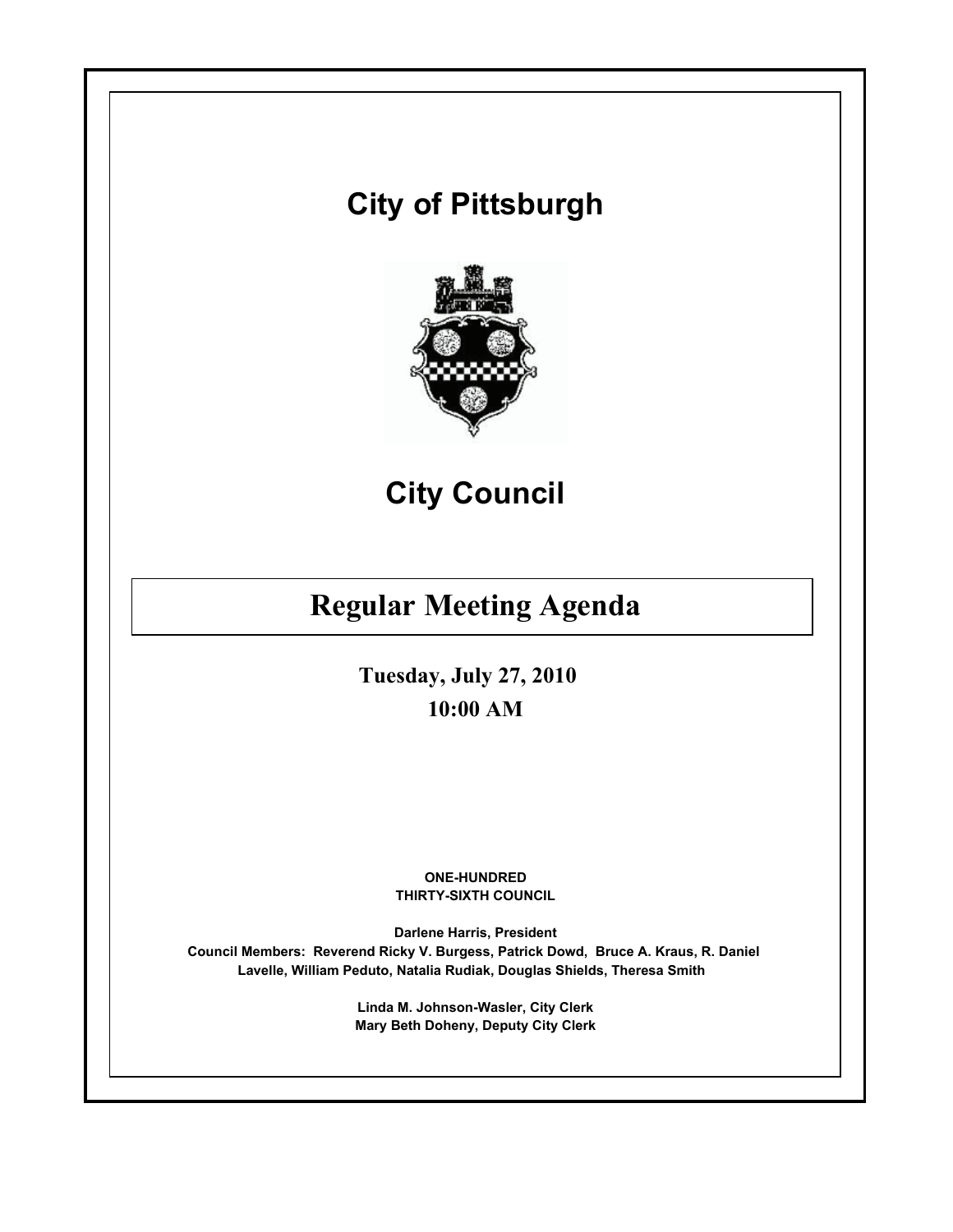### **ROLL CALL**

# **PLEDGE OF ALLEGIANCE**

### **PROCLAMATIONS**

### **PUBLIC COMMENTS**

### **PRESENTATION OF PAPERS**

#### **COUNCILMAN PATRICK DOWD PRESENTS:**

- Bill No. Resolution authorizing the filing of an application for federal assistance with the U.S. Department of Transportation for a \$30,000,000 TIGER II Discretionary Grant for the Pittsburgh Eastern Corridor Multi-Modal Improvements project. (Council Districts 7, 8, and 9) **[2010-0792](http://pittsburgh.legistar.com/gateway.aspx?M=L&ID=13361)**
- Bill No. Resolution authorizing a Cooperation Agreement with the Urban Redevelopment Authority of Pittsburgh designating URA as the City's agent for administration of a **[2010-0793](http://pittsburgh.legistar.com/gateway.aspx?M=L&ID=13362)** TIGER II Discretionary Grant in the amount of \$30,000,000 from the U.S. Department of Transportation for the Pittsburgh Eastern Corridor Multi-Modal Improvements project. (Council Districts 7, 8 and 9)

#### **COUNCILMAN BRUCE A. KRAUS PRESENTS:**

Bill No. Resolution amending resolution 337-10, effective June 4, 2010, regarding the 2010 CDBG Street Resurfacing Program, by increasing the total by \$381,200.00, from **[2010-0785](http://pittsburgh.legistar.com/gateway.aspx?M=L&ID=13355)** \$2,318,800.00, to \$2,700,000.00.

#### **COUNCILMAN R. DANIEL LAVELLE PRESENTS:**

| Bill No.<br>2010-0786 | Resolution authorizing the issuance of a warrant in favor of the Sheraton Hotel Station<br>Square in an amount not to exceed twelve thousand one hundred forty eight dollars and<br>forty cents (\$12,148.40), for the Citiparks Seniors Program Volunteer Recognition<br>Gala; and providing for the payment thereof. (Presented by Mr. Lavelle)                                                                                          |
|-----------------------|--------------------------------------------------------------------------------------------------------------------------------------------------------------------------------------------------------------------------------------------------------------------------------------------------------------------------------------------------------------------------------------------------------------------------------------------|
| Bill No.<br>2010-0787 | Resolution authorizing the Department of Parks and Recreation to enter into a contract<br>or contracts, agreement or agreements, or the use of existing contracts or agreements<br>and other approved expenditures for the construction of Splash Zones, aquatic<br>playground facilities. Cost not to exceed \$200,000.00.                                                                                                                |
| Bill No.<br>2010-0788 | Resolution authorizing the Department of Parks and Recreation to enter into a contract<br>or contracts, agreement or agreements, or the use of existing contracts or agreements<br>and other approved expenditures for the maintenance of City swimming pools. Cost<br>not to exceed \$50,000.00.                                                                                                                                          |
| Bill No.<br>2010-0789 | Resolution providing for a contract or contracts, agreements or agreements, lease or<br>leases, or the use of existing contracts, leases or agreements and other approved<br>expenditures for the payment of supplies, equipment, materials, salaries, rentals, and<br>other services required to provide center services for the HACP Senior Community<br>Program in an amount not to exceed \$700,000.00 for the Department of Parks and |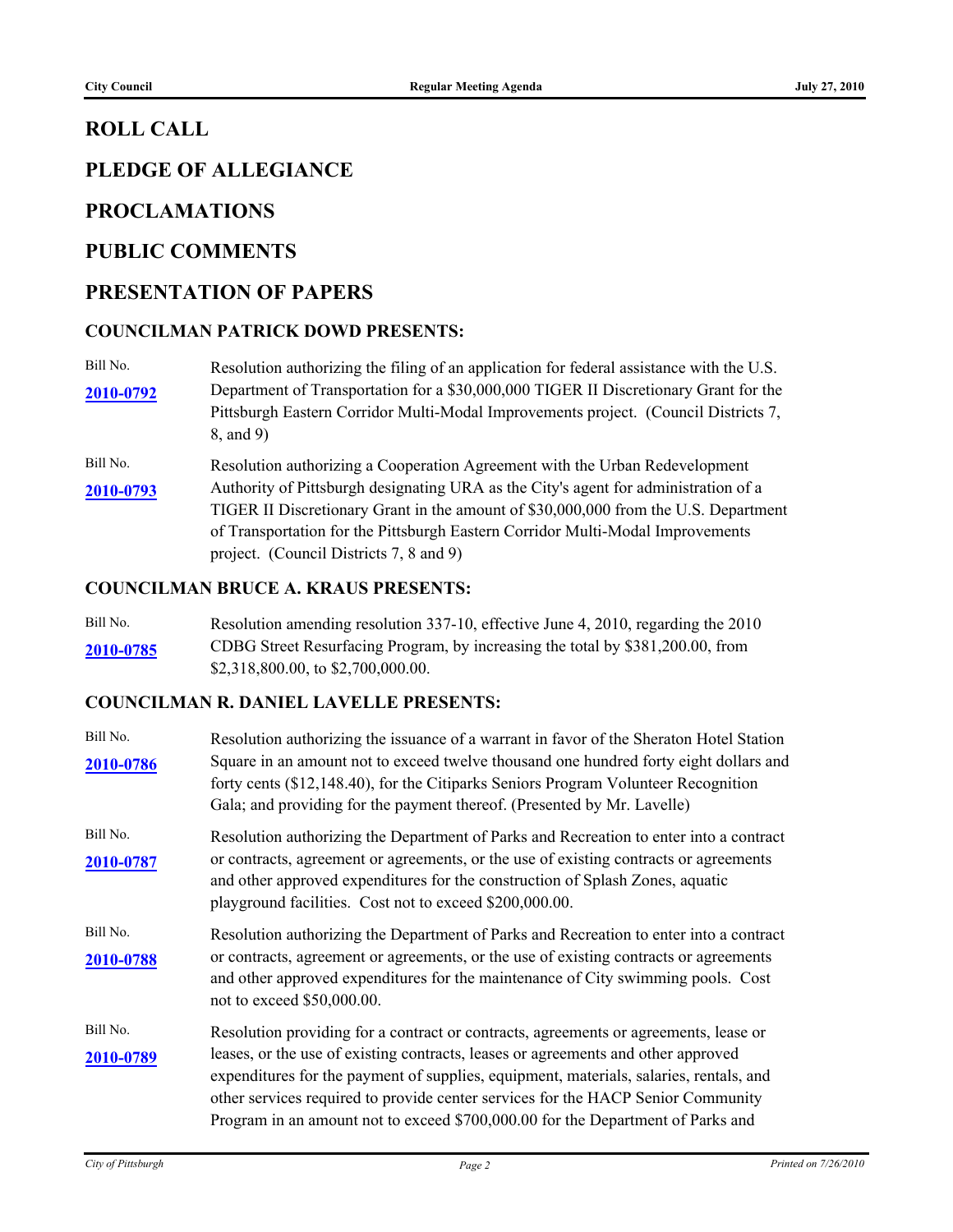| <b>City Council</b> | <b>Regular Meeting Agenda</b>                                                                                                                                                                                                          | July 27, 2010 |
|---------------------|----------------------------------------------------------------------------------------------------------------------------------------------------------------------------------------------------------------------------------------|---------------|
|                     | Recreation.                                                                                                                                                                                                                            |               |
| Bill No.            | Resolution authorizing the Department of Parks and Recreation to enter into a contract                                                                                                                                                 |               |
| 2010-0790           | or contracts, agreement or agreements, or the use of existing contracts or agreements<br>and other approved expenditures for the maintenance and enhancement of City<br>recreation and senior centers. Cost not to exceed \$50,000.00. |               |
| Bill No.            | Resolution providing for the acceptance by the City of Pittsburgh from Geary Caliguiri                                                                                                                                                 |               |
| 2010-0791           | for property in the 19th Ward for addition to the Duquesne Heights Greenway; Martin                                                                                                                                                    |               |
|                     | S. Berger for property in the 19th Ward for addition to Mount Washington Park; both                                                                                                                                                    |               |
|                     | for public purposes at no cost to the City of Pittsburgh.                                                                                                                                                                              |               |

#### **COUNCILMAN WILLIAM PEDUTO PRESENTS:**

- Bill No. Resolution authorizing the issuance of a warrant in the sum of \$60,000.00 to Alton Lawson and Verdell Dean, Esquire, his attorney, 1609 Allegheny Building, 429 Forbes **[2010-0784](http://pittsburgh.legistar.com/gateway.aspx?M=L&ID=13353)** Avenue, Pittsburgh, PA 15219, in full and final settlement of an action filed at USDC 2:09-cv-1538, and arising from alleged injuries as a result of alleged violation of constitutional rights.
- Bill No. Resolution Further amending Resolution No. 654, effective October 25, 2001, entitled, "Resolution providing for an Agreement or Agreements, or use of existing Agreements **[2010-0794](http://pittsburgh.legistar.com/gateway.aspx?M=L&ID=13363)** and/or a Contract or Contracts, or use of existing Contracts, and for the purchase of materials, supplies, equipment, and/or services for various projects in connection with City Council's 2001 Neighborhood Needs Supplement Program; and providing for the payment of the costs thereof," by adding \$1,476.90 to District 8 Various Projects and adjusting other projects in Council District 8.

#### **SPONSOR(S): WILLIAM PEDUTO**

Bill No. Resolution Further Amending Resolution No. 424 of 2001, effective June 19, 2001, [2010-0795](http://pittsburgh.legistar.com/gateway.aspx?M=L&ID=13364) entitled "Further amending Resolution No. 976 effective January 1, 1996, as amended, Adopting and Approving the 1996 Capital Budget and the 1996 Community Development Block Grant by creating a new line item, City Clerk Office Modernization Project Grant # 2271000 for the purpose of augmenting neighborhood needs programs and/or the District Improvement Fund, and transferring \$1,128,888.00 from Grant/Liberty to City Clerk's Office Modernization" by adding \$1,476.90 to District 8 Various Projects and adjusting other projects in Council District 8.

#### **SPONSOR(S): WILLIAM PEDUTO**

Bill No. Resolution Further amending Resolution No. 121 of 2003, effective March 14, 2003 [2010-0796](http://pittsburgh.legistar.com/gateway.aspx?M=L&ID=13365) entitled, "Resolution providing for an Agreement or Agreements, or use of existing Agreements and/or a Contract or Contracts, or use of existing Contracts, and for the purchase of materials, supplies, equipment, and/or services for various projects in connection with City Council's 2003 Community Needs Program; and providing for the payment of the costs thereof," by adjusting various projects and funding Dunseith Playground \$22,451 in Council District 8 Neighborhood Needs. **SPONSOR(S): WILLIAM PEDUTO**

Bill No. Resolution amending and supplementing Resolution No. 891, effective January 1, **[2010-0797](http://pittsburgh.legistar.com/gateway.aspx?M=L&ID=13366)** 2003, as amended, entitled: "Adopting and approving the 2003 Capital Budget and the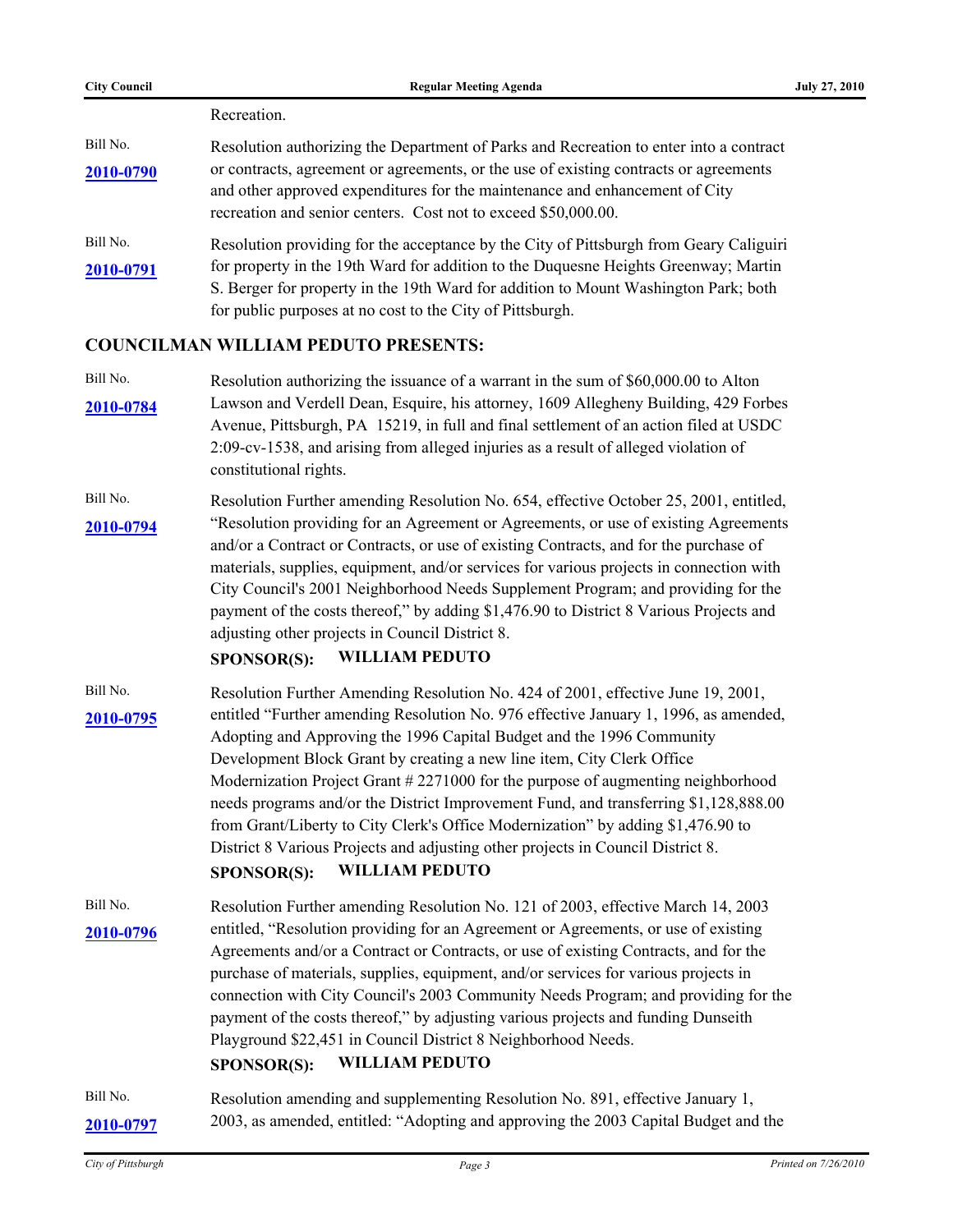| <b>City Council</b> | <b>Regular Meeting Agenda</b>                                                                                                                                                                                                                                                                                                                                                                                                                                                                                                                                                                            | <b>July 27, 2010</b> |
|---------------------|----------------------------------------------------------------------------------------------------------------------------------------------------------------------------------------------------------------------------------------------------------------------------------------------------------------------------------------------------------------------------------------------------------------------------------------------------------------------------------------------------------------------------------------------------------------------------------------------------------|----------------------|
|                     | 2003 Community Development Block Grant Program; and approving the 2003 through<br>2008 Capital Improvement Program by adjusting various line items in conformance<br>with City Council's 2003 Capital Budget amendments" by adjusting District 8 projects<br>and funding Dunseith Playground \$22,451 in Council Neighborhood Needs.<br><b>WILLIAM PEDUTO</b><br>SPONSOR(S):                                                                                                                                                                                                                             |                      |
| Bill No.            | Resolution further amending Resolution No. 231, effective April 19, 2000, entitled                                                                                                                                                                                                                                                                                                                                                                                                                                                                                                                       |                      |
| 2010-0798           | "Providing for an Agreement or Agreements, or use of existing Agreements and/or a<br>Contract or Contracts, or use of existing Contracts, and for the purchase of materials,<br>supplies, equipment, and/or services for projects in connection with the Neighborhood<br>Needs Program in Council District 8; and providing for the payment of the costs<br>thereof," by adding \$14,902.04 to District 8 Community Initiatives and by reducing<br>various other projects in Council District 8. Total cost of all projects not to exceed<br>\$1,000,000.<br><b>WILLIAM PEDUTO</b><br><b>SPONSOR(S):</b> |                      |
| Bill No.            | Resolution amending and supplementing Resolution No. 861, effective January 1,                                                                                                                                                                                                                                                                                                                                                                                                                                                                                                                           |                      |
| 2010-0799           | 2000, as amended, entitled: "Adopting and approving the 2000 Capital Budget and the<br>2000 Community Development Block Grant Program; and approving the 2000 through<br>2005 Capital Improvement Program, by adjusting various line items in conformance<br>with City Council's 2000 Capital Budget amendments" by adding \$14,902.04 to<br>District 8 Community Initiatives and by adjusting various other projects in Council<br>District 8.<br><b>WILLIAM PEDUTO</b><br><b>SPONSOR(S):</b>                                                                                                           |                      |
|                     | <b>UNFINISHED BUSINESS</b>                                                                                                                                                                                                                                                                                                                                                                                                                                                                                                                                                                               |                      |
| Bill No.            | Resolution authorizing the reappointment of Richard Carrington, 321 Michigan Street,                                                                                                                                                                                                                                                                                                                                                                                                                                                                                                                     |                      |
| 2010-0638           | Pittsburgh, PA 15210 as a member of the Citizen Police Review Board for a term to<br>expire on October 31, 2011.<br><i>Legislative History</i>                                                                                                                                                                                                                                                                                                                                                                                                                                                           |                      |

|           | есдізним познат                                                                   |                                     |                                                                                   |        |  |
|-----------|-----------------------------------------------------------------------------------|-------------------------------------|-----------------------------------------------------------------------------------|--------|--|
|           | 6/22/10                                                                           | City Council                        | Held, Pending Interview                                                           | Passed |  |
|           | 6/30/10                                                                           | <b>Standing Committee</b>           | Interview Held                                                                    |        |  |
|           | 7/6/10                                                                            | City Council                        | Held in Council                                                                   | Passed |  |
| Bill No.  |                                                                                   |                                     | Resolution authorizing the reappointment of Deborah Walker, 856 Lillian Street,   |        |  |
| 2010-0639 |                                                                                   |                                     | Pittsburgh, PA 15210 as a member of the Citizen Police Review Board for a term to |        |  |
|           | expire on October 31, 2013.                                                       |                                     |                                                                                   |        |  |
|           | <b>Legislative History</b>                                                        |                                     |                                                                                   |        |  |
|           | 6/22/10                                                                           | City Council                        | Held, Pending Interview                                                           | Passed |  |
|           | 6/30/10                                                                           | <b>Standing Committee</b>           | Interview Held                                                                    |        |  |
|           | 7/6/10                                                                            | City Council                        | Held in Council                                                                   | Passed |  |
| Bill No.  | Resolution authorizing the appointment of Diana O'Brien Martini, 2389 Rose Garden |                                     |                                                                                   |        |  |
| 2010-0640 |                                                                                   |                                     | Road, Pittsburgh, PA 15220 as a member of the Citizen Police Review Board for a   |        |  |
|           |                                                                                   | term to expire on October 31, 2011. |                                                                                   |        |  |
|           | <b>Legislative History</b>                                                        |                                     |                                                                                   |        |  |
|           | 6/22/10                                                                           | City Council                        | Held, Pending Interview                                                           | Passed |  |
|           | 6/30/10                                                                           | <b>Standing Committee</b>           | Interview Held                                                                    |        |  |
|           |                                                                                   |                                     |                                                                                   |        |  |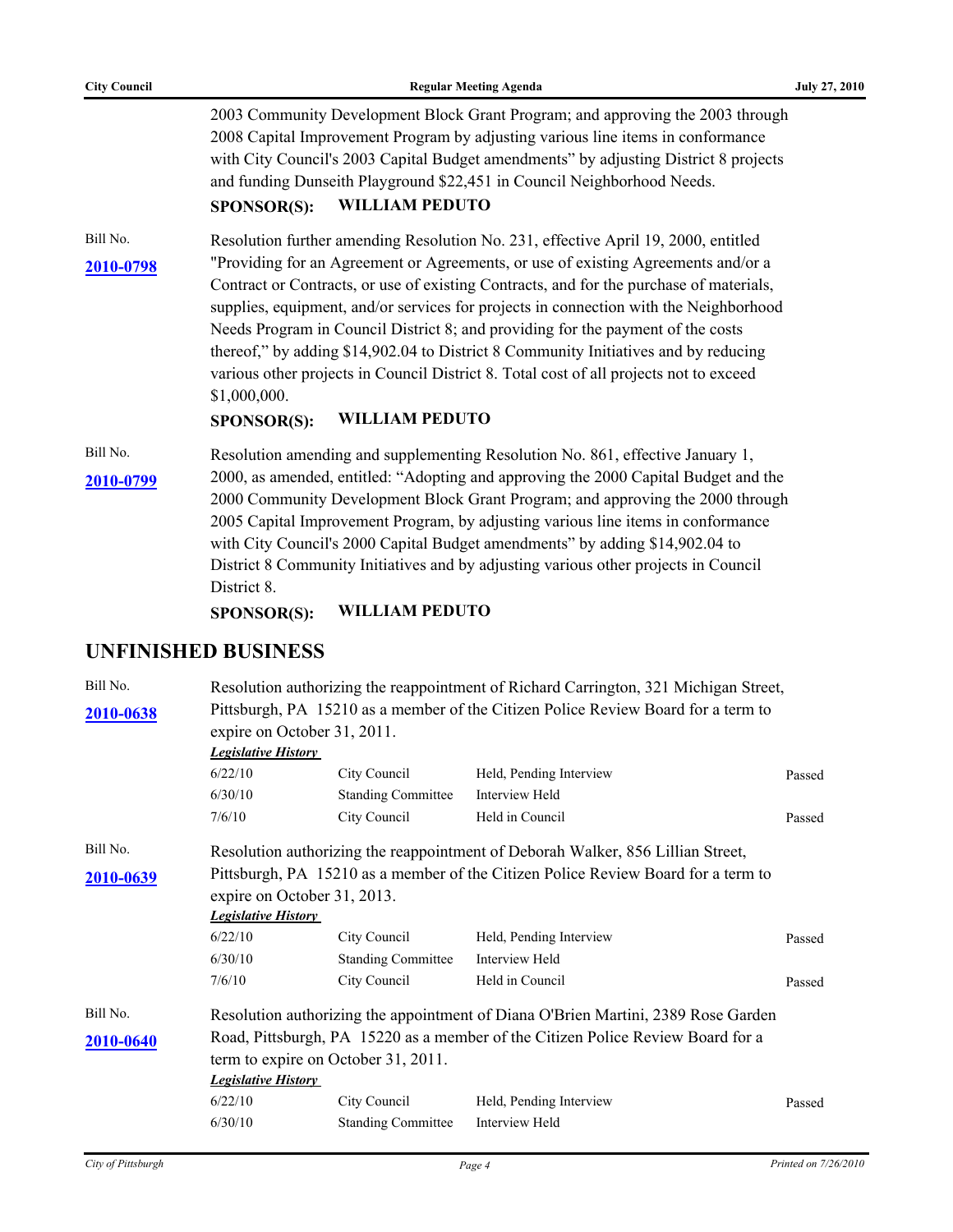| <b>City Council</b> | <b>Regular Meeting Agenda</b> |                                                                             |                                                                                    | <b>July 27, 2010</b> |  |  |  |
|---------------------|-------------------------------|-----------------------------------------------------------------------------|------------------------------------------------------------------------------------|----------------------|--|--|--|
|                     | 7/6/10                        | City Council                                                                | Held in Council                                                                    | Passed               |  |  |  |
| Bill No.            |                               |                                                                             | Resolution authorizing the appointment of Donna Kramer as a member of the Citizen  |                      |  |  |  |
| 2010-0641           |                               | Police Review Board for a term to expire on October 31, 2011.               |                                                                                    |                      |  |  |  |
|                     | <b>Legislative History</b>    |                                                                             |                                                                                    |                      |  |  |  |
|                     | 6/22/10                       | City Council                                                                | Held, Pending Interview                                                            | Passed               |  |  |  |
|                     | 7/7/10                        | <b>Standing Committee</b>                                                   | Interview Held                                                                     |                      |  |  |  |
|                     | 7/13/10                       | City Council                                                                | Held in Council                                                                    | Passed               |  |  |  |
| Bill No.            |                               | Resolution authorizing the appointment of Leshonda Roberts, 2927 Sacramento |                                                                                    |                      |  |  |  |
| 2010-0642           |                               |                                                                             | Avenue, Pittsburgh, PA 15204, as a member of the Citizen Police Review Board for a |                      |  |  |  |
|                     |                               | term to expire on October 31, 2013.                                         |                                                                                    |                      |  |  |  |
|                     | <b>Legislative History</b>    |                                                                             |                                                                                    |                      |  |  |  |
|                     | 6/22/10                       | City Council                                                                | Held, Pending Interview                                                            | Passed               |  |  |  |
|                     | 7/14/10                       | <b>Standing Committee</b>                                                   | Interview Held                                                                     |                      |  |  |  |
|                     | 7/20/10                       | City Council                                                                | Held in Council                                                                    | Passed               |  |  |  |
| Bill No.            |                               |                                                                             | Resolution authorizing the appointment of Eugene Downing, Jr., 5120 5th Avenue,    |                      |  |  |  |
| 2010-0643           |                               |                                                                             | Pittsburgh, PA 15232, as a member of the Citizen Police Review Board for a term to |                      |  |  |  |
|                     |                               | expire on October 31, 2013.                                                 |                                                                                    |                      |  |  |  |
|                     | <b>Legislative History</b>    |                                                                             |                                                                                    |                      |  |  |  |
|                     | 6/22/10                       | City Council                                                                | Held, Pending Interview                                                            | Passed               |  |  |  |
|                     | 6/30/10                       | <b>Standing Committee</b>                                                   | Interview Held                                                                     |                      |  |  |  |
|                     | 7/6/10                        | City Council                                                                | Held in Council                                                                    | Passed               |  |  |  |

# **REPORTS OF COMMITTEE - FINAL ACTION**

### **COUNCILMAN PEDUTO PRESENTS COMMITTEE ON FINANCE AND LAW**

| Bill No.  | Report of the Committee on Finance and Law for July 21, 2010 with an Affirmative      |
|-----------|---------------------------------------------------------------------------------------|
| 2010-0779 | Recommendation.                                                                       |
|           |                                                                                       |
| Bill No.  | Ordinance supplementing the Pittsburgh Code, Title Four - Public Places and Property, |
| 2010-0168 | by adding a new Article XIV- Public Buildings, Chapter 490 - Energy Sustainability.   |

**SPONSOR(S): WILLIAM PEDUTO**

*Legislative History* 

| 3/2/10  | City Council              | Read and referred                          |        |
|---------|---------------------------|--------------------------------------------|--------|
| 3/10/10 | <b>Standing Committee</b> | Held in Committee                          | Passed |
| 3/29/10 | <b>Standing Committee</b> | Held in Committee                          | Passed |
| 4/21/10 | <b>Standing Committee</b> | Held in Committee                          | Passed |
| 5/12/10 | <b>Standing Committee</b> | Held for Post Agenda                       | Passed |
| 7/21/10 | <b>Standing Committee</b> | <b>AMENDED BY</b><br><b>SUBSTITUTE</b>     | Passed |
| 7/21/10 | <b>Standing Committee</b> | Affirmatively<br>Recommended as<br>Amended | Passed |

Bill No. Ordinance, entitled, "The Neighborhood First Capital Budget Reform Act" amending **[2010-0596](http://pittsburgh.legistar.com/gateway.aspx?M=L&ID=13157)** the Pittsburgh City Code to bring the City of Pittsburgh into compliance with the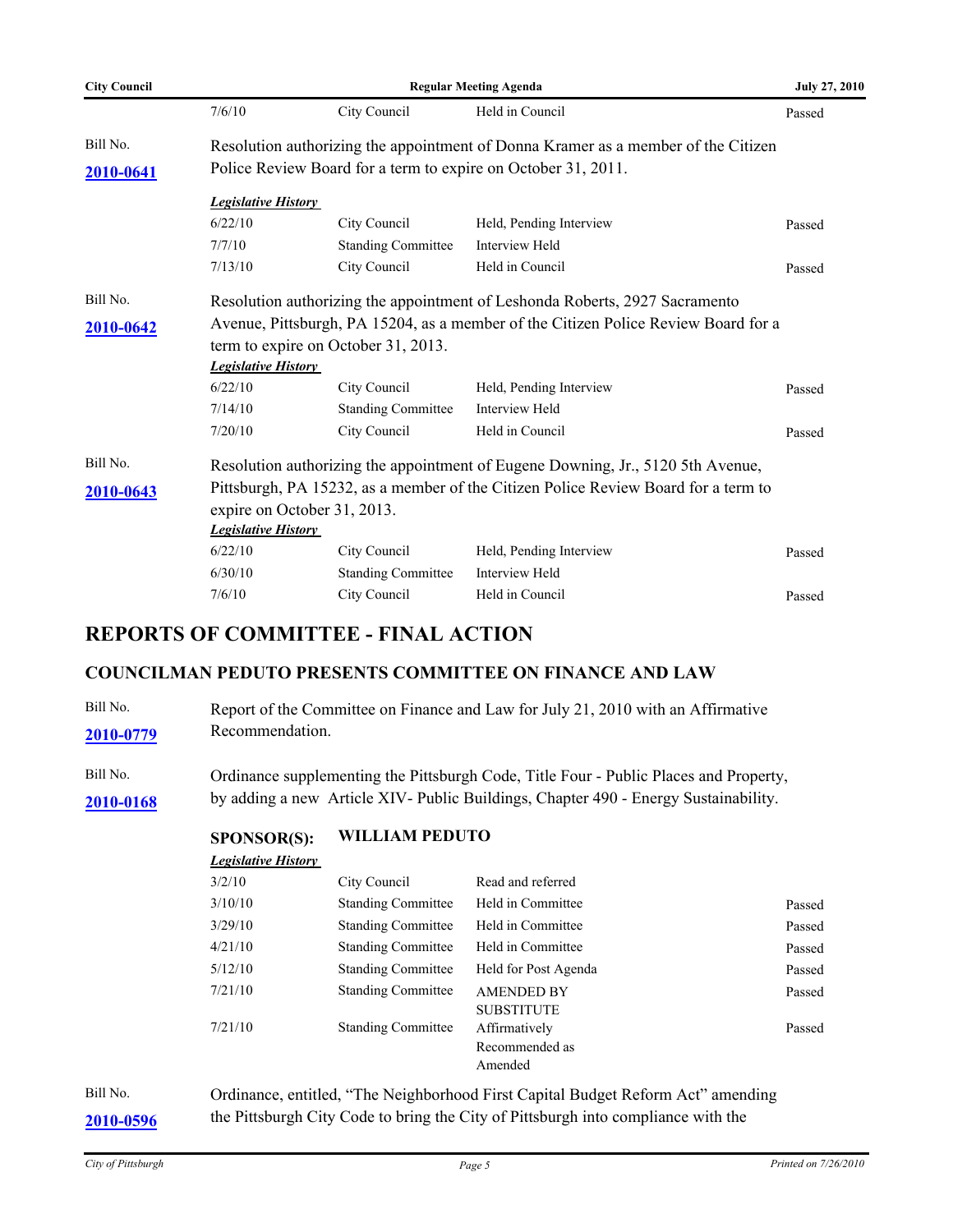| <b>City Council</b> |  |
|---------------------|--|
|                     |  |

**SPONSOR(S): REVEREND RICKY V. BURGESS**

recommendations of the amended Act 47 Financial Recover Plan relating to the Capital Budget, pursuant to Ordinance No. 16 of 2009, enacted by City Council on June 30, 2009, adopting the amended Act 47 Financial Recovery Plan for the City of Pittsburgh dated May 21, 2009.

| <b>Legislative History</b> |                           |                                        |        |
|----------------------------|---------------------------|----------------------------------------|--------|
| 6/8/10                     | City Council              | Read and referred                      | Passed |
| 6/16/10                    | <b>Standing Committee</b> | Held in Committee                      | Passed |
| 6/23/10                    | <b>Standing Committee</b> | Held in Committee                      | Passed |
| 7/14/10                    | <b>Standing Committee</b> | Held in Committee                      | Passed |
| 7/21/10                    | <b>Standing Committee</b> | <b>AMENDED BY</b><br><b>SUBSTITUTE</b> | Passed |
| 7/21/10                    | <b>Standing Committee</b> | Affirmatively<br>Recommended as        | Passed |
|                            |                           | Amended                                |        |

Bill No. Resolution authorizing the Mayor to accept on behalf of the City of Pittsburgh a grant [2010-0716](http://pittsburgh.legistar.com/gateway.aspx?M=L&ID=13282) from the Fund for Cities of Service, Inc. in the amount of \$200,000 to fund a Chief Service Officer who will develop and implement a citywide plan to increase volunteerism and target volunteers to address the City of Pittsburgh's greatest needs. *Legislative History* 

| 7/13/10 | City Council              | Read and referred            |        |
|---------|---------------------------|------------------------------|--------|
| 7/21/10 | <b>Standing Committee</b> | Affirmatively<br>Recommended | Passed |

Bill No. Resolution authorizing the Mayor and the Director of the Department of Finance to [2010-0717](http://pittsburgh.legistar.com/gateway.aspx?M=L&ID=13283) enter into an agreement with the School District of Pittsburgh and Franklin Street Development, LLC ("Franklin"), to assign, transfer, sell and convey to Franklin City and School District tax liens on a parcel of real property located in the 21st Ward of the City of Pittsburgh at 1836 Oxline Street.

# *Legislative History*

| 7/13/10 | City Council                     | Read and referred |        |
|---------|----------------------------------|-------------------|--------|
| 7/21/10 | Standing Committee Affirmatively |                   | Passed |
|         |                                  | Recommended       |        |

### **COUNCILWOMAN SMITH PRESENTS COMMITTEE ON PUBLIC SAFETY SERVICES**

Bill No. Report of the Committee on Public Safety Services for July 21, 2010 with an **[2010-0780](http://pittsburgh.legistar.com/gateway.aspx?M=L&ID=13349)** Affirmative Recommendation.

Bill No. Cordinance amending the City Code at Title Six: Conduct, Article VIII: Privacy Policy [2010-0107](http://pittsburgh.legistar.com/gateway.aspx?M=L&ID=12612) for Public Security Camera Systems, by adding Chapter 652: Police Recording Devices.

# **SPONSOR(S): REVEREND RICKY V. BURGESS AND THERESA SMITH**

#### *Legislative History*

| 2/2/10  | City Council       | Read and referred    |        |
|---------|--------------------|----------------------|--------|
| 2/11/10 | Public Safety      | Held for Post Agenda | Passed |
|         | Services Committee |                      |        |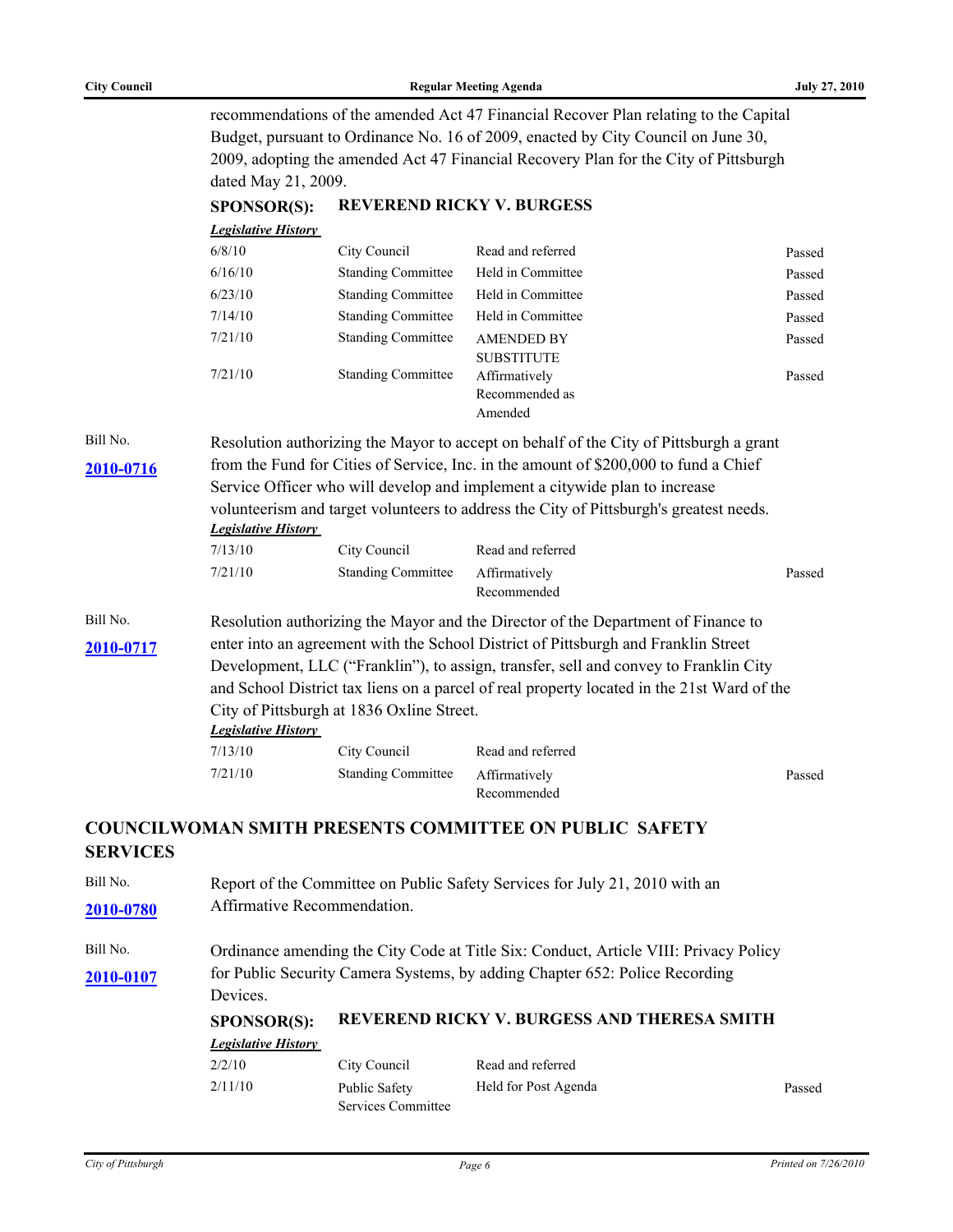| <b>City Council</b> | <b>Regular Meeting Agenda</b> |                                     |                         | <b>July 27, 2010</b> |
|---------------------|-------------------------------|-------------------------------------|-------------------------|----------------------|
|                     | 2/11/10                       | Public Safety<br>Services Committee | Held for Public Hearing | Passed               |
|                     | 3/10/10                       | Hearings Committee                  | Public Hearing Held     | Passed               |
|                     | 4/14/10                       | <b>Standing Committee</b>           | Held in Committee       | Passed               |
|                     | 5/5/10                        | <b>Standing Committee</b>           | Held in Committee       | Passed               |
|                     | 7/7/10                        | <b>Standing Committee</b>           | <b>AMENDED</b>          | Passed               |
|                     | 7/7/10                        | <b>Standing Committee</b>           | Held in Committee       | Passed               |
|                     | 7/14/10                       | <b>Standing Committee</b>           | <b>AMENDED</b>          | Passed               |
|                     | 7/14/10                       | <b>Standing Committee</b>           | Held in Committee       | Passed               |
|                     | 7/21/10                       | <b>Standing Committee</b>           | <b>AMENDED BY</b>       | Passed               |
|                     |                               |                                     | <b>SUBSTITUTE</b>       |                      |
|                     | 7/21/10                       | <b>Standing Committee</b>           | Affirmatively           | Passed               |
|                     |                               |                                     | Recommended as          |                      |
|                     |                               |                                     | Amended                 |                      |

Bill No. Resolution supporting the Bureau of Police's progress in attaining PLEAC accreditation **[2010-0108](http://pittsburgh.legistar.com/gateway.aspx?M=L&ID=12613)** and requesting quarterly updates until said accreditation is achieved.

### **SPONSOR(S): REVEREND RICKY V. BURGESS AND R. DANIEL LAVELLE**

| <b>Legislative History</b> |                                     |                                            |        |
|----------------------------|-------------------------------------|--------------------------------------------|--------|
| 2/2/10                     | City Council                        | Read and referred                          |        |
| 2/11/10                    | Public Safety<br>Services Committee | Held for Post Agenda                       | Passed |
| 2/11/10                    | Public Safety<br>Services Committee | Held for Public Hearing                    | Passed |
| 3/10/10                    | Hearings Committee                  | Public Hearing Held                        | Passed |
| 4/14/10                    | <b>Standing Committee</b>           | Held in Committee                          | Passed |
| 5/5/10                     | <b>Standing Committee</b>           | Held in Committee                          | Passed |
| 7/7/10                     | <b>Standing Committee</b>           | Held in Committee                          | Passed |
| 7/14/10                    | <b>Standing Committee</b>           | <b>AMENDED BY</b><br><b>SUBSTITUTE</b>     | Passed |
| 7/14/10                    | <b>Standing Committee</b>           | Held in Committee                          | Passed |
| 7/21/10                    | <b>Standing Committee</b>           | <b>AMENDED</b>                             | Passed |
| 7/21/10                    | <b>Standing Committee</b>           | Affirmatively<br>Recommended as<br>Amended | Passed |

Bill No. Crdinance amending the Pittsburgh City Code, Title I, Administrative, Article VII: [2010-0109](http://pittsburgh.legistar.com/gateway.aspx?M=L&ID=12614) Procedures, Chapter 160, Investigations of Police Conduct, by adding Section 160.02, Applicable Incidents Requiring Paid Administrative Leave.

#### **SPONSOR(S): REVEREND RICKY V. BURGESS**

| <b>Legislative History</b> |                           |                         |        |
|----------------------------|---------------------------|-------------------------|--------|
| 2/2/10                     | City Council              | Read and referred       |        |
| 2/2/10                     | City Council              | Passed Finally          | Passed |
| 2/11/10                    | Public Safety             | Held for Post Agenda    | Passed |
|                            | Services Committee        |                         |        |
| 2/11/10                    | Public Safety             | Held for Public Hearing | Passed |
|                            | Services Committee        |                         |        |
| 3/10/10                    | Hearings Committee        | Public Hearing Held     | Passed |
| 4/14/10                    | <b>Standing Committee</b> | Held in Committee       | Passed |
| 5/5/10                     | <b>Standing Committee</b> | Held in Committee       | Passed |
| 7/7/10                     | <b>Standing Committee</b> | <b>AMENDED</b>          | Passed |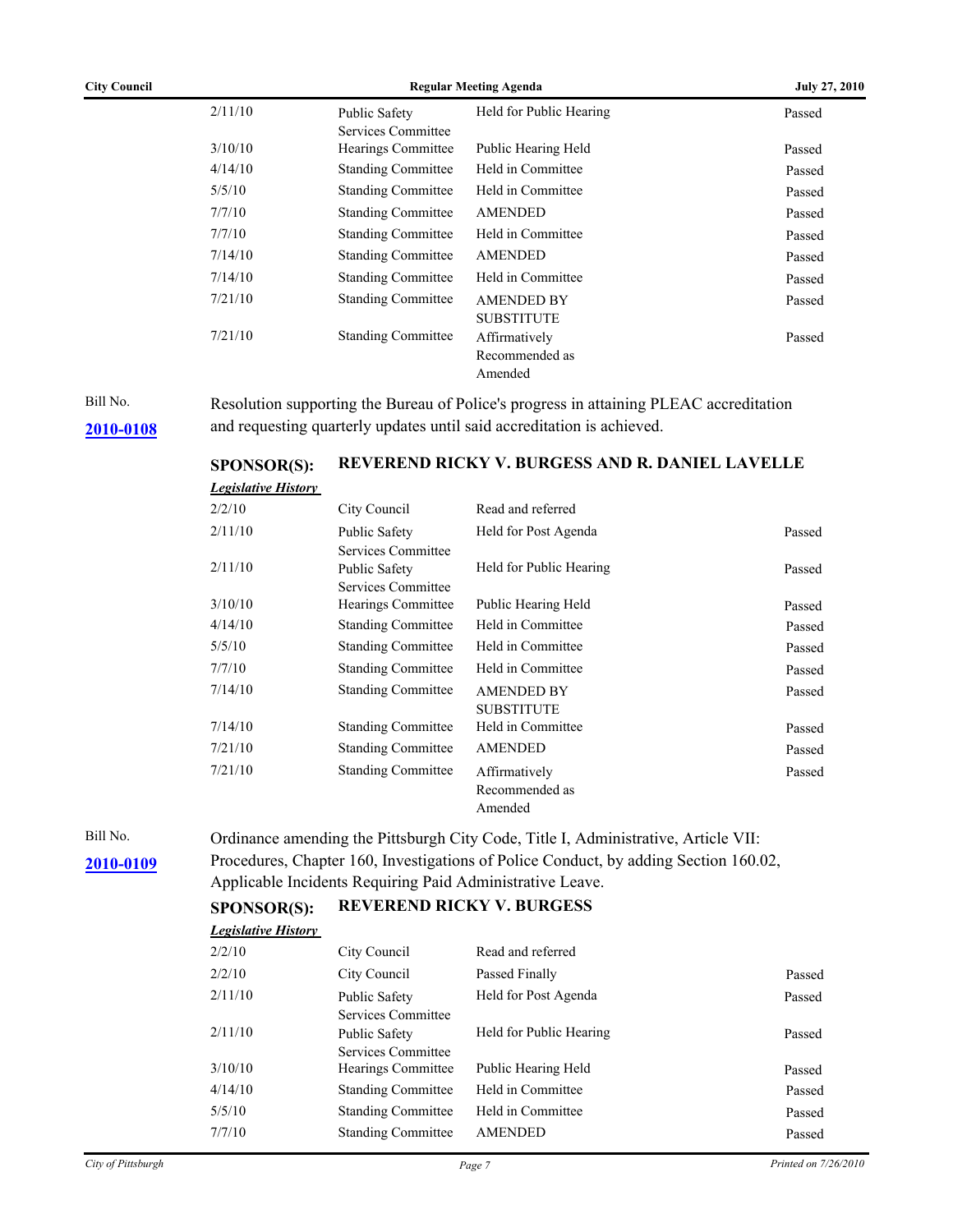| <b>City Council</b> | <b>Regular Meeting Agenda</b> | <b>July 27, 2010</b>                       |        |
|---------------------|-------------------------------|--------------------------------------------|--------|
| 7/7/10              | <b>Standing Committee</b>     | Held in Committee                          | Passed |
| 7/14/10             | <b>Standing Committee</b>     | Held in Committee                          | Passed |
| 7/21/10             | <b>Standing Committee</b>     | <b>AMENDED BY</b><br><b>SUBSTITUTE</b>     | Passed |
| 7/21/10             | <b>Standing Committee</b>     | Affirmatively<br>Recommended as<br>Amended | Passed |

Bill No. Ordinance amending the Pittsburgh City Code, Title Six: Conduct, Article VI: Citizen **[2010-0711](http://pittsburgh.legistar.com/gateway.aspx?M=L&ID=13277)** Police Review Board at Chapter 662, Citizen Police Review Board.

### **SPONSOR(S): R. DANIEL LAVELLE AND PATRICK DOWD**

| City Council              | Read and referred   |        |
|---------------------------|---------------------|--------|
| <b>Standing Committee</b> | Held in Committee   | Passed |
| Hearings Committee        | Public Hearing Held | Passed |
| <b>Standing Committee</b> | <b>AMENDED BY</b>   | Passed |
|                           | <b>SUBSTITUTE</b>   |        |
| <b>Standing Committee</b> | Affirmatively       | Passed |
|                           | Recommended as      |        |
|                           | Amended             |        |
|                           |                     |        |

### **COUNCILMAN KRAUS PRESENTS COMMITTEE ON PUBLIC WORKS**

| Bill No.           |                            |                                                                  | Report of the Committee on Public Works for July 21, 2010 with an Affirmative             |                      |  |
|--------------------|----------------------------|------------------------------------------------------------------|-------------------------------------------------------------------------------------------|----------------------|--|
| 2010-0781          | Recommendation.            |                                                                  |                                                                                           |                      |  |
| Bill No.           |                            |                                                                  | Resolution granting unto Sharp Edge Bistro, 922 Penn Avenue, Pittsburgh, Pa 15222         |                      |  |
| 2010-0718          |                            |                                                                  | their successors and assigns, the privilege and license to construct, maintain and use at |                      |  |
|                    |                            |                                                                  | their own cost and expense, two (2) business identification signs at 922 Penn Avenue      |                      |  |
|                    |                            | in the 2nd Ward, 6th Council District of the City of Pittsburgh. |                                                                                           |                      |  |
|                    | <b>Legislative History</b> |                                                                  |                                                                                           |                      |  |
|                    | 7/13/10                    | City Council                                                     | Read and referred                                                                         |                      |  |
|                    | 7/21/10                    | <b>Standing Committee</b>                                        | Affirmatively<br>Recommended                                                              | Passed               |  |
| Bill No.           |                            |                                                                  | Resolution granting unto North Shore Hospitality Associates, L.P., 2801 Freeport          |                      |  |
| 2010-0719          |                            |                                                                  | Road, Pittsburgh, PA 15238 their successors and assigns, the privilege and license to     |                      |  |
|                    |                            |                                                                  | construct, maintain and use at their own cost and expense, a directional projecting sign  |                      |  |
|                    |                            |                                                                  | at 574 W. General Robinson Street, Pittsburgh, PA 15212 in the 22nd Ward, 6th             |                      |  |
|                    |                            | Council District of the City of Pittsburgh.                      |                                                                                           |                      |  |
|                    | <b>Legislative History</b> |                                                                  |                                                                                           |                      |  |
|                    | 7/13/10                    | City Council                                                     | Read and referred                                                                         |                      |  |
|                    | 7/21/10                    | <b>Standing Committee</b>                                        | Affirmatively<br>Recommended                                                              | Passed               |  |
| Bill No.           |                            |                                                                  | Resolution vacating a portion of Maurice Street in the 4th Ward, 6th Council District,    |                      |  |
| 2010-0720          | of the City of Pittsburgh. |                                                                  |                                                                                           |                      |  |
|                    | <b>Legislative History</b> |                                                                  |                                                                                           |                      |  |
|                    | 7/13/10                    | City Council                                                     | Read and referred                                                                         |                      |  |
|                    | 7/21/10                    | <b>Standing Committee</b>                                        | Affirmatively                                                                             | Passed               |  |
|                    |                            |                                                                  | Recommended                                                                               |                      |  |
| City of Pittsburgh |                            |                                                                  | Page 8                                                                                    | Printed on 7/26/2010 |  |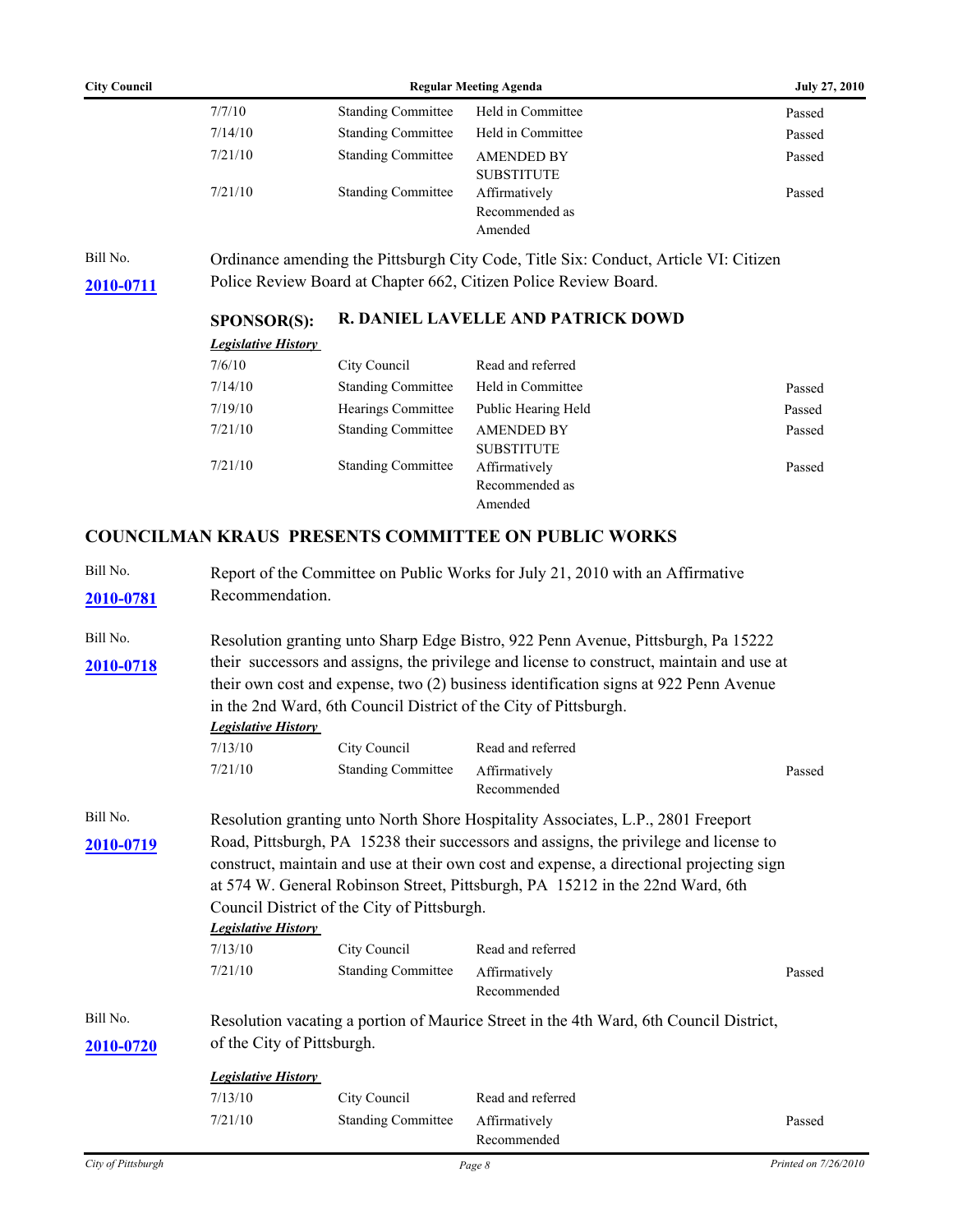# **COUNCILMAN SHIELDS PRESENTS COMMITTEE ON LAND USE & ECONOMIC DEVELOPMENT**

Bill No. Report of the Committee on Land Use and Economic Development for July 21, 2010 **[2010-0782](http://pittsburgh.legistar.com/gateway.aspx?M=L&ID=13351)** with an Affirmative Recommendation.

Bill No.

**[2010-0567](http://pittsburgh.legistar.com/gateway.aspx?M=L&ID=13126)**

|           | <b>SPONSOR(S):</b>                                                                |                                                                                                                                                                          | WILLIAM PEDUTO, BRUCE A. KRAUS, NATALIA RUDIAK,                                          |        |  |  |  |
|-----------|-----------------------------------------------------------------------------------|--------------------------------------------------------------------------------------------------------------------------------------------------------------------------|------------------------------------------------------------------------------------------|--------|--|--|--|
|           |                                                                                   |                                                                                                                                                                          | DOUGLAS SHIELDS AND DARLENE HARRIS                                                       |        |  |  |  |
|           | <b>Legislative History</b>                                                        |                                                                                                                                                                          |                                                                                          |        |  |  |  |
|           | 6/1/10                                                                            | City Council                                                                                                                                                             | Read and referred                                                                        |        |  |  |  |
|           | 6/9/10                                                                            | <b>Standing Committee</b>                                                                                                                                                | Held for Public Hearing                                                                  | Passed |  |  |  |
|           | 6/9/10                                                                            | <b>Standing Committee</b>                                                                                                                                                | Held for Post Agenda                                                                     | Passed |  |  |  |
|           | 7/1/10                                                                            | Hearings Committee                                                                                                                                                       | Public Hearing Held                                                                      | Passed |  |  |  |
|           | 7/21/10                                                                           | <b>Standing Committee</b>                                                                                                                                                | <b>AMENDED BY</b><br><b>SUBSTITUTE</b>                                                   | Passed |  |  |  |
|           | 7/21/10                                                                           | <b>Standing Committee</b>                                                                                                                                                | Affirmatively<br>Recommended as<br>Amended                                               | Passed |  |  |  |
| Bill No.  |                                                                                   |                                                                                                                                                                          |                                                                                          |        |  |  |  |
| 2010-0721 |                                                                                   | Resolution authorizing the Mayor or the Director of City Planning, to enter into a Grant<br>Agreement with the Commonwealth of Pennsylvania, Department of Community and |                                                                                          |        |  |  |  |
|           |                                                                                   |                                                                                                                                                                          | Economic Development to receive \$75,000.00 in Grant funding for a TRID Planning         |        |  |  |  |
|           |                                                                                   | Study in the neighborhood of East Liberty. Resolution providing for an Agreement or                                                                                      |                                                                                          |        |  |  |  |
|           |                                                                                   |                                                                                                                                                                          | Agreements or Contract or Contracts, or for use of existing Agreements or Contracts,     |        |  |  |  |
|           |                                                                                   | with a Consultant or Consultants, or Vendor or Vendors, for the purpose of preparing                                                                                     |                                                                                          |        |  |  |  |
|           |                                                                                   | "East Liberty TRID Planning Study" and related activities in support of such plan, at a                                                                                  |                                                                                          |        |  |  |  |
|           |                                                                                   | cost not to exceed \$75,000.00.                                                                                                                                          |                                                                                          |        |  |  |  |
|           | <b>Legislative History</b>                                                        |                                                                                                                                                                          |                                                                                          |        |  |  |  |
|           | 7/13/10                                                                           | City Council                                                                                                                                                             | Read and referred                                                                        |        |  |  |  |
|           | 7/21/10                                                                           | <b>Standing Committee</b>                                                                                                                                                | Affirmatively<br>Recommended                                                             | Passed |  |  |  |
| Bill No.  |                                                                                   |                                                                                                                                                                          | Resolution authorizing the Mayor or the Director of City Planning, to enter into a Grant |        |  |  |  |
| 2010-0722 | Agreement with the Commonwealth of Pennsylvania, Department of Community and      |                                                                                                                                                                          |                                                                                          |        |  |  |  |
|           | Economic Development to receive \$150,000.00 in Grant funding, for the receipt of |                                                                                                                                                                          |                                                                                          |        |  |  |  |
|           | \$22,700.00 local match funding from the Mount Washington Community Development   |                                                                                                                                                                          |                                                                                          |        |  |  |  |
|           |                                                                                   | Corporation, and for the receipt of \$25,000.00 local match funding from the Pittsburgh                                                                                  |                                                                                          |        |  |  |  |
|           |                                                                                   | Partnership for Neighborhood Development for SMART TRID Planning Studies for                                                                                             |                                                                                          |        |  |  |  |
|           |                                                                                   | the areas of South Hills Junction and the neighborhood of Beechview. Resolution                                                                                          |                                                                                          |        |  |  |  |
|           |                                                                                   |                                                                                                                                                                          | providing for an Agreement or Agreements or Contract or Contracts, or for use of         |        |  |  |  |
|           |                                                                                   |                                                                                                                                                                          | existing Agreements or Contracts, with a Consultant or Consultants, or Vendor or         |        |  |  |  |
|           |                                                                                   |                                                                                                                                                                          | Vendors, for the purpose of preparing "SMART TRID Planning Studies" and related          |        |  |  |  |
|           | activities in support of such plan, at a cost not to exceed \$197,700.00.         |                                                                                                                                                                          |                                                                                          |        |  |  |  |
|           | <b>Legislative History</b>                                                        |                                                                                                                                                                          |                                                                                          |        |  |  |  |
|           | 7/13/10                                                                           | City Council                                                                                                                                                             | Read and referred                                                                        |        |  |  |  |
|           | 7/21/10                                                                           | <b>Standing Committee</b>                                                                                                                                                | Affirmatively<br>Recommended                                                             | Passed |  |  |  |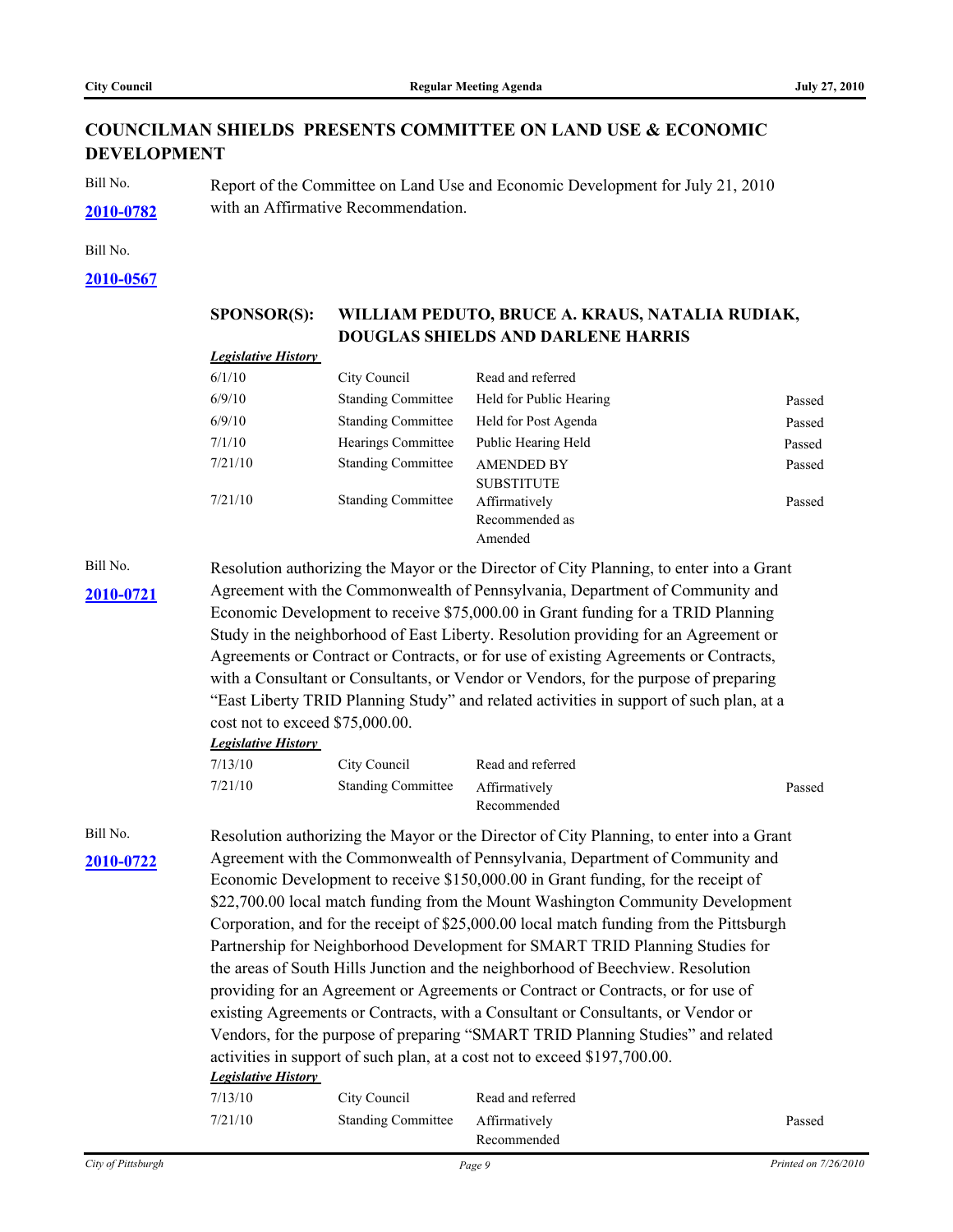| <b>City Council</b> | <b>Regular Meeting Agenda</b><br><b>July 27, 2010</b>                                                                                                                                                                                                                                                                                                                                                                                                                                                     |                                                                                                               |                                                                                     |        |  |  |
|---------------------|-----------------------------------------------------------------------------------------------------------------------------------------------------------------------------------------------------------------------------------------------------------------------------------------------------------------------------------------------------------------------------------------------------------------------------------------------------------------------------------------------------------|---------------------------------------------------------------------------------------------------------------|-------------------------------------------------------------------------------------|--------|--|--|
| Bill No.            | Resolution further amending and supplementing Resolution No. 768, effective January                                                                                                                                                                                                                                                                                                                                                                                                                       |                                                                                                               |                                                                                     |        |  |  |
| 2010-0730           | 1, 2010, as amended, entitled: "Adopting and approving the 2010 Capital Budget and<br>the 2010 Community Development Block Grant Program; and approving the 2010<br>through 2014 Capital Improvement Program," by transferring \$1,000,000 from the<br>Neighborhood Business and Economic Development in the Urban Redevelopment<br>Authority to the Department of Public Works for improvement in four business<br>districts: East Ohio Street, Perrysville Avenue, California Avenue and Lowrie Street. |                                                                                                               |                                                                                     |        |  |  |
|                     | <b>SPONSOR(S):</b>                                                                                                                                                                                                                                                                                                                                                                                                                                                                                        | <b>DARLENE HARRIS</b>                                                                                         |                                                                                     |        |  |  |
|                     | <b>Legislative History</b>                                                                                                                                                                                                                                                                                                                                                                                                                                                                                |                                                                                                               |                                                                                     |        |  |  |
|                     | 7/13/10                                                                                                                                                                                                                                                                                                                                                                                                                                                                                                   | City Council                                                                                                  | Read and referred                                                                   |        |  |  |
|                     | 7/21/10                                                                                                                                                                                                                                                                                                                                                                                                                                                                                                   | <b>Standing Committee</b>                                                                                     | <b>AMENDED</b>                                                                      | Passed |  |  |
|                     | 7/21/10                                                                                                                                                                                                                                                                                                                                                                                                                                                                                                   | <b>Standing Committee</b>                                                                                     | Affirmatively<br>Recommended as<br>Amended                                          | Passed |  |  |
| <b>AFFAIRS</b>      |                                                                                                                                                                                                                                                                                                                                                                                                                                                                                                           |                                                                                                               | <b>COUNCILMAN DOWD PRESENTS COMMITTEE ON INTERGOVERNMENTAL</b>                      |        |  |  |
| Bill No.            |                                                                                                                                                                                                                                                                                                                                                                                                                                                                                                           |                                                                                                               |                                                                                     |        |  |  |
| 2010-0783           |                                                                                                                                                                                                                                                                                                                                                                                                                                                                                                           | Report of the Committee on Intergovernmental Affairs for July 21, 2010 with an<br>Affirmative Recommendation. |                                                                                     |        |  |  |
| Bill No.            |                                                                                                                                                                                                                                                                                                                                                                                                                                                                                                           |                                                                                                               | Resolution authorizing a Cooperation Agreement or Agreements with the Urban         |        |  |  |
| 2010-0723           | Redevelopment Authority of Pittsburgh in connection with URA's application for a<br>Redevelopment Assistance Capital Program grant of up to \$500,000 for the YWCA of<br>Greater Pittsburgh project. (Council District 6)<br><b>Legislative History</b>                                                                                                                                                                                                                                                   |                                                                                                               |                                                                                     |        |  |  |
|                     | 7/13/10                                                                                                                                                                                                                                                                                                                                                                                                                                                                                                   | City Council                                                                                                  | Read and referred                                                                   |        |  |  |
|                     | 7/21/10                                                                                                                                                                                                                                                                                                                                                                                                                                                                                                   | <b>Standing Committee</b>                                                                                     | <b>AMENDED</b>                                                                      | Passed |  |  |
|                     | 7/21/10                                                                                                                                                                                                                                                                                                                                                                                                                                                                                                   | <b>Standing Committee</b>                                                                                     | Affirmatively<br>Recommended as<br>Amended                                          | Passed |  |  |
| Bill No.            |                                                                                                                                                                                                                                                                                                                                                                                                                                                                                                           |                                                                                                               | Resolution authorizing the Urban Redevelopment Authority of Pittsburgh to submit an |        |  |  |
| 2010-0724           | Application to the Pennsylvania Office of the Budget for a Redevelopment Assistance<br>Capital Program grant of up to \$500,000 for the YWCA of Greater Pittsburgh project.<br>(Council District 6)                                                                                                                                                                                                                                                                                                       |                                                                                                               |                                                                                     |        |  |  |
|                     | <b>Legislative History</b>                                                                                                                                                                                                                                                                                                                                                                                                                                                                                |                                                                                                               |                                                                                     |        |  |  |
|                     | 7/13/10                                                                                                                                                                                                                                                                                                                                                                                                                                                                                                   | City Council                                                                                                  | Read and referred                                                                   |        |  |  |
|                     | 7/21/10                                                                                                                                                                                                                                                                                                                                                                                                                                                                                                   | <b>Standing Committee</b>                                                                                     | <b>AMENDED</b>                                                                      | Passed |  |  |
|                     | 7/21/10                                                                                                                                                                                                                                                                                                                                                                                                                                                                                                   | <b>Standing Committee</b>                                                                                     | Affirmatively<br>Recommended as<br>Amended                                          | Passed |  |  |

# **MOTIONS AND RESOLUTIONS**

# **EXCUSE ABSENT MEMBERS**

# **APPROVAL OF MINUTES**

# **ADJOURNMENT**